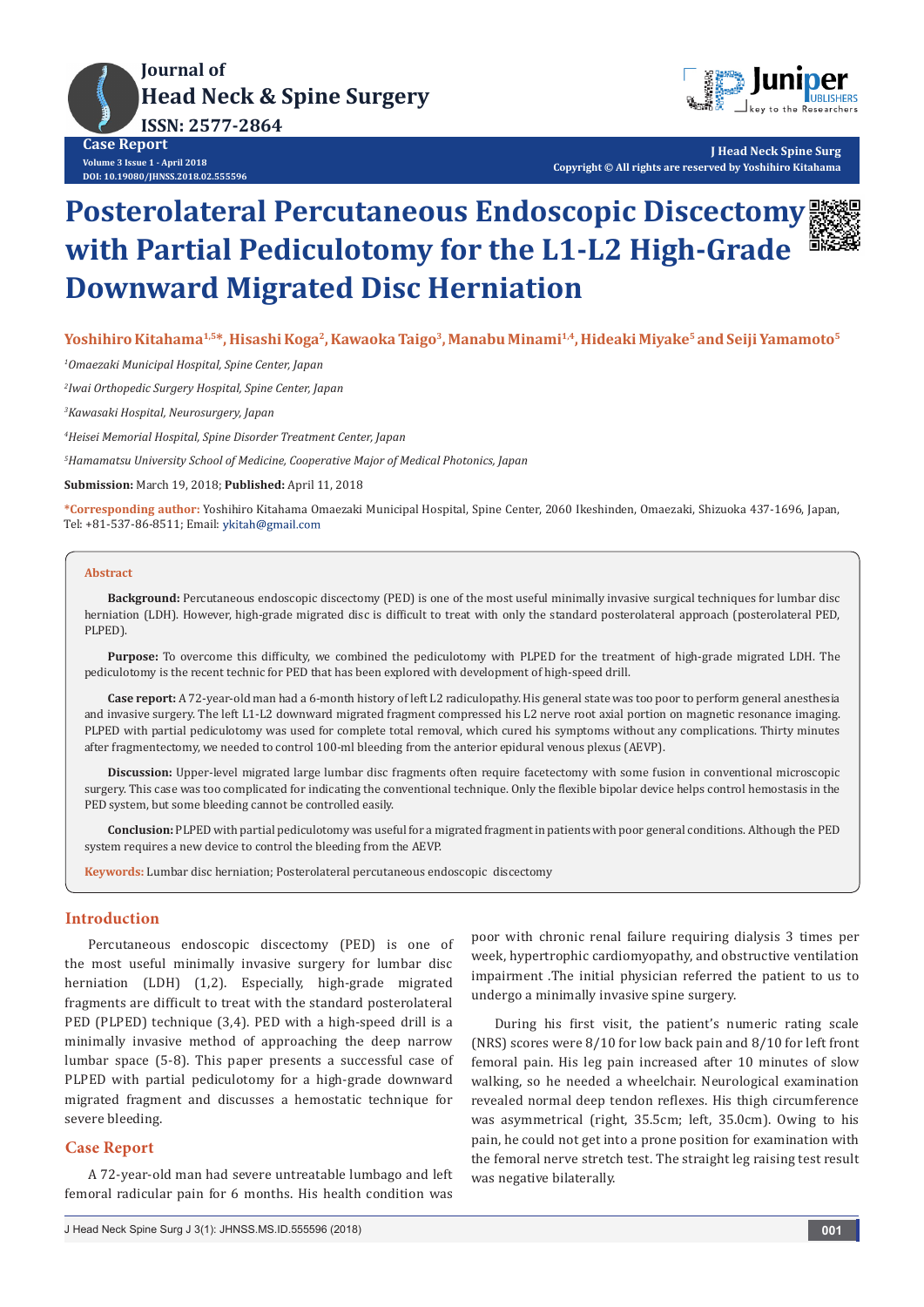On sagittal T2-weighted magnetic resonance imaging (MRI),a high-grade downward migrated disc was observed at the L1-L2 level on the left side (Figure 1a). The axial view at the L2 pedicle

midline level showed a large fragment impinging the L2 nerve root (Figure 1b).



**Figure 1:** Magnetic resonance imaging (MRI) scans before and after posterolateral percutaneous endoscopic discectomy (PLPED).

a: Left para-sagittal MRI scan before PLPED. The herniated fragment migrated over the L2 vertebral body at the midline level.

b: Axial view of a MRI scan through the L2 pedicle level before PLPED. A large fragment impinged the left L2 nerve root.

c: Axial view of a MRI scan through the L2 pedicle level after PLPED. Note the total removal of the migrated fragment and decompression of the left L2 nerve root and cauda equina.



**Figure 2a:** When the partial pediculotomy started, we could confirm the head of the electrical high-speed drill located in the crossing part of superior facet and transverse process under lateral fluoroscopy.

Figure 2b: The reconstructed three-dimensional computed tomography scan clearly shows the minimal cortical bone resection of a quarter of the craniomedial part (yellow arrow) performed as partial pediculotomy. \*1:L2 cranial endoplate, \*2: L2 left pedicle, \*3: superior facet, \*4: transverse process.

**How to cite this article:** Yoshihiro K, Hisashi K, Kawaoka T, Manabu M, Hideaki M. Posterolateral Percutaneous Endoscopic Discectomy with Partial Pediculotomy for the L1-L2 High-Grade Downward Migrated Disc Herniation. J Head Neck Spine Surg. 2018; 3(1): 555596. DOI: [10.19080/](http://dx.doi.org/10.19080/jhnss.2018.02.555596
) [JHNSS.2018.02.555596.](http://dx.doi.org/10.19080/jhnss.2018.02.555596
)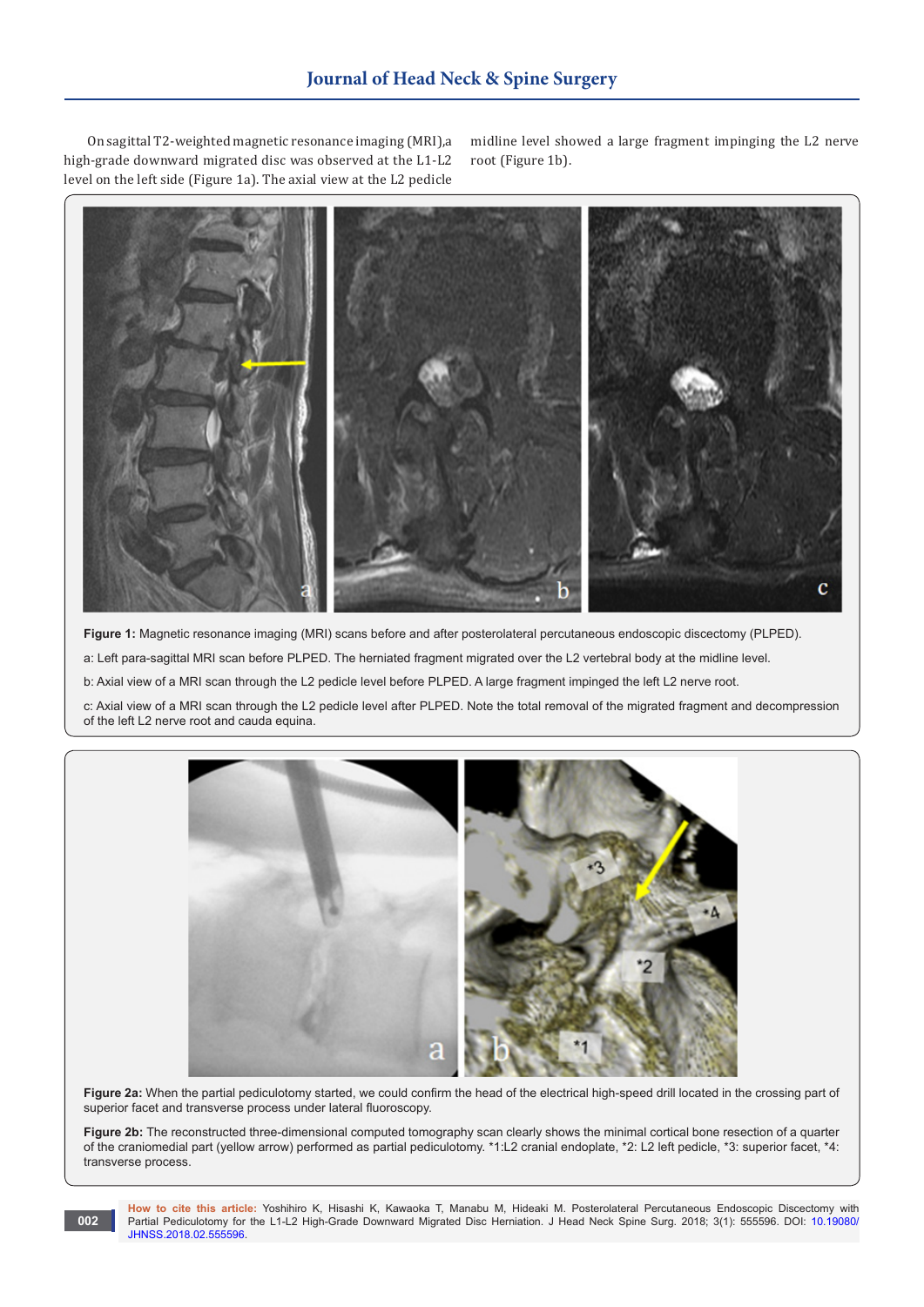

**Figure 2c:** After the partial pediculotomy, the migrated fragment is removed using the punch under endoscopic view with lateral fluoroscopy.**Figure 2d:** After the fragmentectomy, the decompressed state of the L2 nerve root could be confirmed using the flexible bipolar device

PLPED with partial pediculotomy under local anesthesia was planned to decompress the left L2 nerve root. Our anesthesiologist performed deep sedation of the patient. The patient was placed in a prone position, and the puncture point under fluoroscopy was simulated prior to the calculation of data (9). An 8mm skin incision was made 5cm to the left of the midline. The standard PLPED procedure was started after local anesthesia. Owing to the L1-L2 foraminal severe stenosis, we selected the outsidein technique. The adverse walking technique could be used to approach the crossing point of the superior facet and transverse process (Figure 2a). Partial pediculotomy was started from this point, and a quarter of the craniomedial portion was drilled (Figure 2b) for the total fragmentectomy (Figure 2c) (10). We could decompress the L2 nerve root from the L1 endoplate level to under the midline of the L2 pedicle (Figure 2d).

The operative time was 2 hours; 100ml of bleeding from the L1 AEVP due to injury by the tip of the Beak-type cannula took 30min to control. We first attempted the standard hemostatic techniques of increasing the irrigation pressure (100 to 110cm H2O for 3min) several times and compression the bleeding point with rigid dissector but did not succeed the hemostasis. We then attempted the techniques for such a vigorous bleeding situation include slow cannula rolling and bleeding point compression by a flexible bipolar device with hemostatic cotton materials. We finally achieved the hemostasis and placed a drainage tube. Little outflow stayed only in the tube, which was withdrawn the next morning without hematoma formation.

The patient did not have any dysesthesia and paresis. The time to ambulation was 2 hours, and his hospital stay was 7 days. The NRS score of his affected leg improved from 8 to 1 after 2

months. In the next morning, his wound pain NRS score was 1. The axial view of the MRI scan (Figure 1c) showed that the migrated fragment was completely removed.

### **Discussion**

The standard treatment for higher-level lumbar disc herniation is conventional discectomy with some fusion after facetstomy (11). Nowadays, many types of minimally invasive percutaneous pedicle screw systems are available (12). Owing to the poor general condition of our patient, we selected the operative procedures suitable for local anesthesia were limited. Interlaminar PED (ILPED) with partial laminectomy (7,8) and PLPED with partial pediculotomy are the best minimally techniques for patients with poor general conditions.

The major difference between ILPED and PLPED with partial pediculotomy is the direction of the operative approaches. ILPED accesses from dorsal side of vertebral laminae, thereby even combined with laminectomy the migrated fragment is still covered with neural structures. On the other hand, PLPED with partial pediculotomy can directly expose the migrated fragment covering neural structures. In other words, as the migrated fragment protects underneath neural structures, we can safely drill the inner cortical bone layer of the pedicle. Additionally, the width of spinal canal at high vertebral level (ex. L1-L2) is narrower than that at low vertebral level (ex. L5-S1) (13). Consequently ILPED at high vertebral level requires more skillful technic. Our case was affected at L1-L2 vertebral level and the migrated fragment extended lateral part of the spinal canal (Figure 1b), we therefore planned to perform the PLPED with partial pediculotomy.